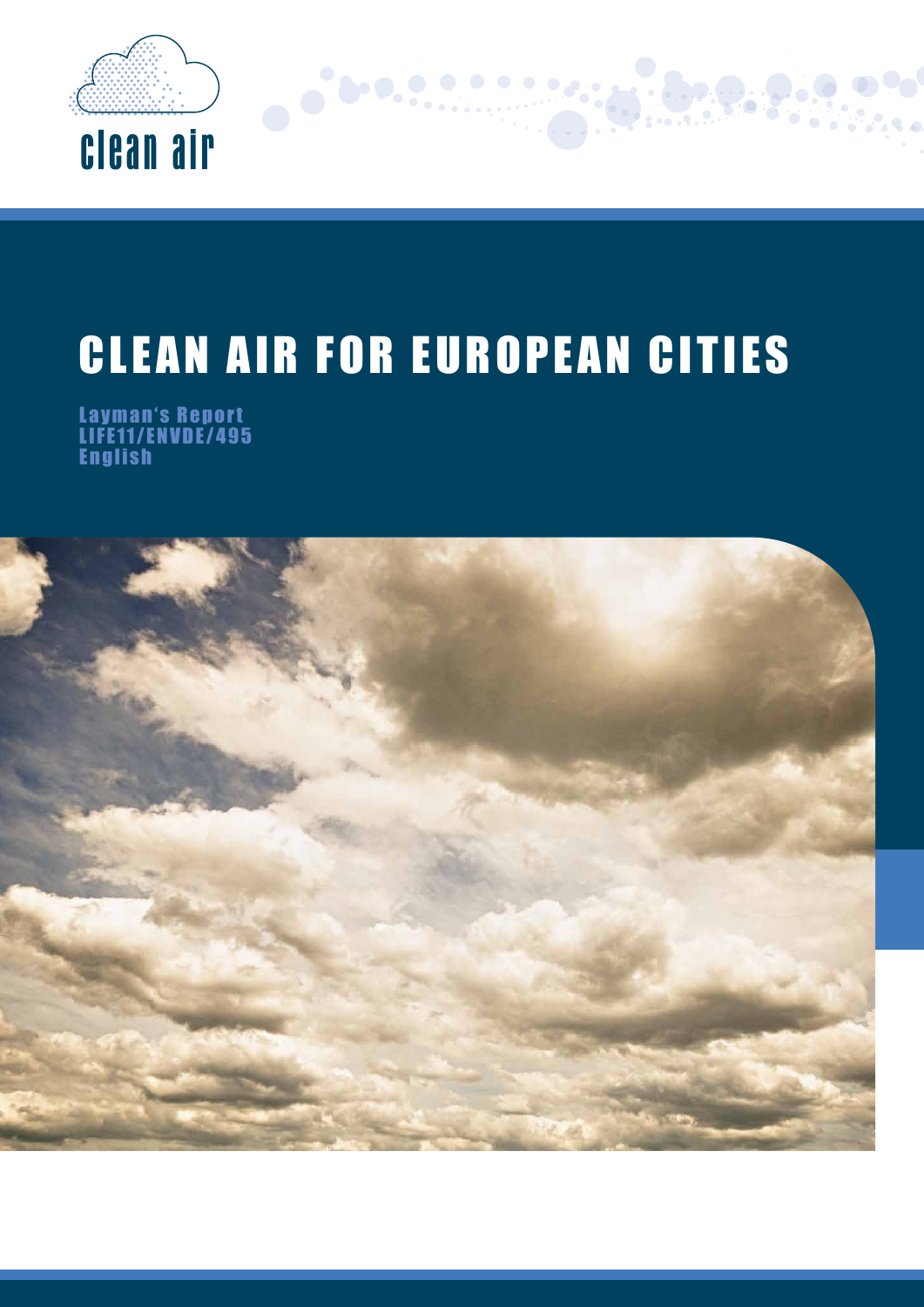## content

**b**-0,000 or 0,000

| Why was a project »Clean Air« necessary?                                     | 03  |
|------------------------------------------------------------------------------|-----|
| <b>Activities in the project areas and their success</b>                     | 04  |
| Capacity Building - Developing legal and practical skills                    | 04  |
| Car traffic in the city - environmental zones, city tolls and eco-driving    | 0.5 |
| Public Transport – Clean Busses as support for sustainable transport         | 06  |
| Bicycling - Most eco-friendly transportation with a need to catch up         | 07  |
| Shipping – Rarely noticed air pollution                                      | 08  |
| Advice and assistance to decision-makers – the NEC Directive and Diesel gate | 09  |

### The project's impacts 10 and 20 and 20 and 20 and 20 and 20 and 20 and 20 and 20 and 20 and 20 and 20 and 20 and 20 and 20 and 20 and 20 and 20 and 20 and 20 and 20 and 20 and 20 and 20 and 20 and 20 and 20 and 20 and 20 a



2236

Foto: fotograf-hamburg.de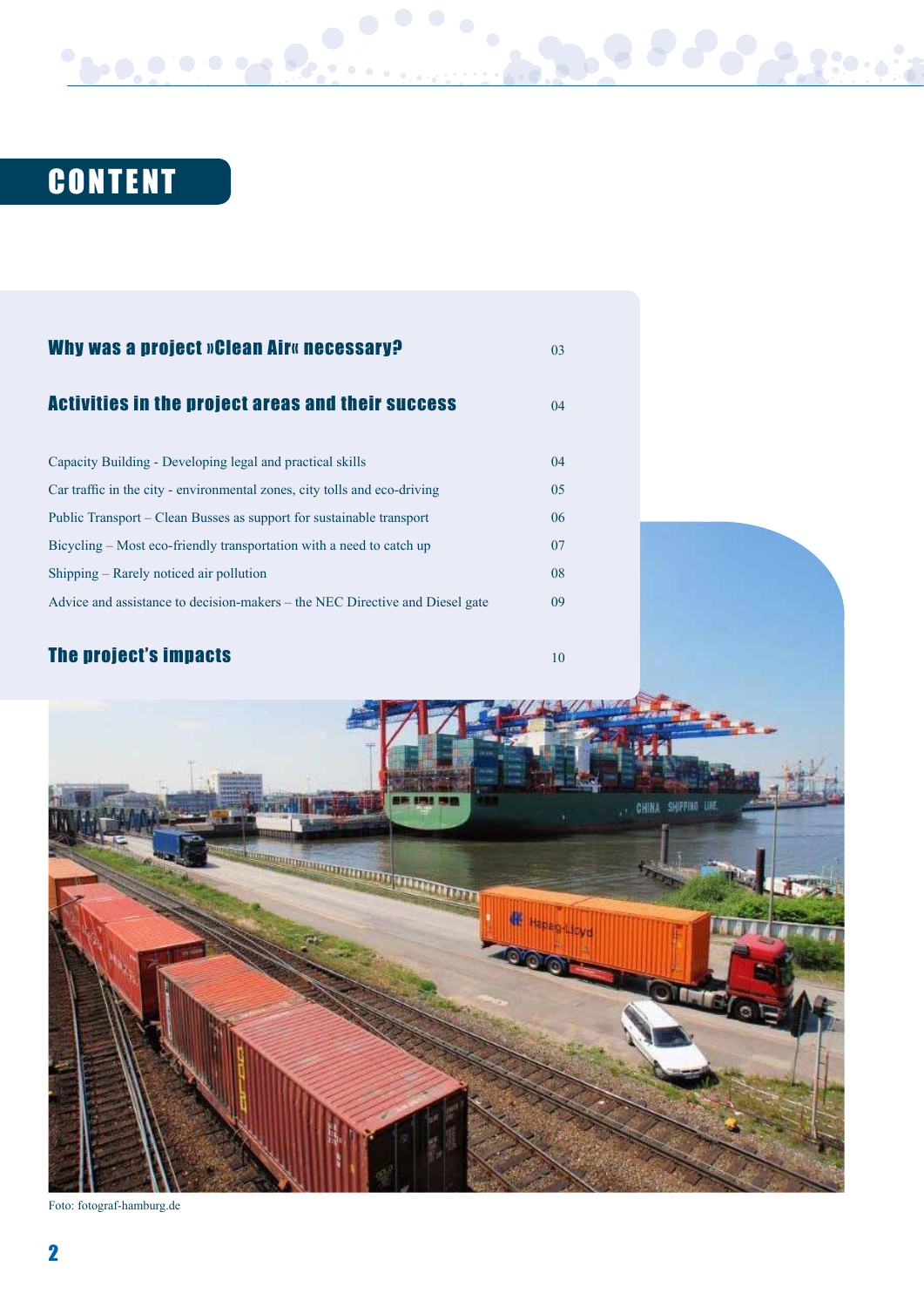### WHY WAS A PROJECT »CLEAN AIR« NECESSARY?

Over 400.000 people within the European Union have suffered from premature death caused by air pollution in the year 2010 only, according to EU-officials. Reasons for this are among other particulate matter, nitrogen oxides, Diesel soot, which enter our lungs or even blood circulation when inhaled. The consequences may be respiratory symptoms, asthma or cardiovascular diseases. Some studies even suggest that particulate matter may lead to dementia, cancer and heart attacks. The social costs of illnesses due to air pollution, cumulate to an amount of 330 to 940 billion Euros per year, states the EU.

Goal of the EU-policy is "to achieve levels of air quality that do not give rise to unacceptable impacts on, and risks to, human health and the environment", stated in the Sixth Environment Action Programme of the European Community in 2001. On this account, the EU adopted the so called Air Quality Directive in 2008. It combines five previous directives on air quality and defines emission limits for several pollutants such as particulate matter, nitrogen oxides, sulphur oxide, lead, benzene, carbon monoxide and ozone, as well as how to supervise those limits. Until 2030, these limit values for air pollutants shall lead to a reduction of deaths caused by air pollution by 54%. The problem: innumerable European cities regularly violate the codified limits and, thus, health of people is deteriorating persistently.

Even though the Right on Clean Air has been established through the jurisdiction of the European Court of Justice and all EU member states have implemented the EU directive into national law, effective measures to meet the limit values are not in action on national or local level. Cities play a key role when it comes to solve this problem. The volume of traffic is especially high here and, thus, pollution is as well. Since on top of that a big share of people lives in cities, also a particularly high amount of people are suffering from air pollution here. Measures need to target a reduction of the harmful pollutions in the traffic sector, since it carries the highest share of air pollution within cities.

For the air quality directive to finally reach into the cities of the EU member states and the air to actually improve, nine European environmental NGOs joined forces at the "Clean Air" project in 2012. In it public authorities, politicians, industry, the public, NGOs and science are brought together and enabled to implement effective measures improving air quality, through knowledge sharing, good practice transfer as well as information campaigns and joint solution development. To do so, the nine project partners put into practice subprojects. The total of those subprojects should raise the awareness on the problematic nature of bad air quality among decision-makers and present them corresponding methods of resolution.

The nine project partners are located in six different European countries: Germany, Austria, Denmark, Hungary, Slovakia and Belgium. The project coordination was accepted by the German transport and environment organisation Verkehrsclub Deutschland (VCD). Three more project partners are located in Germany: the environmental NGOs Deutsche Umwelthilfe (DUH), Naturschutzbund Deutschland (NABU) and Bund für Umwelt- und Naturschutz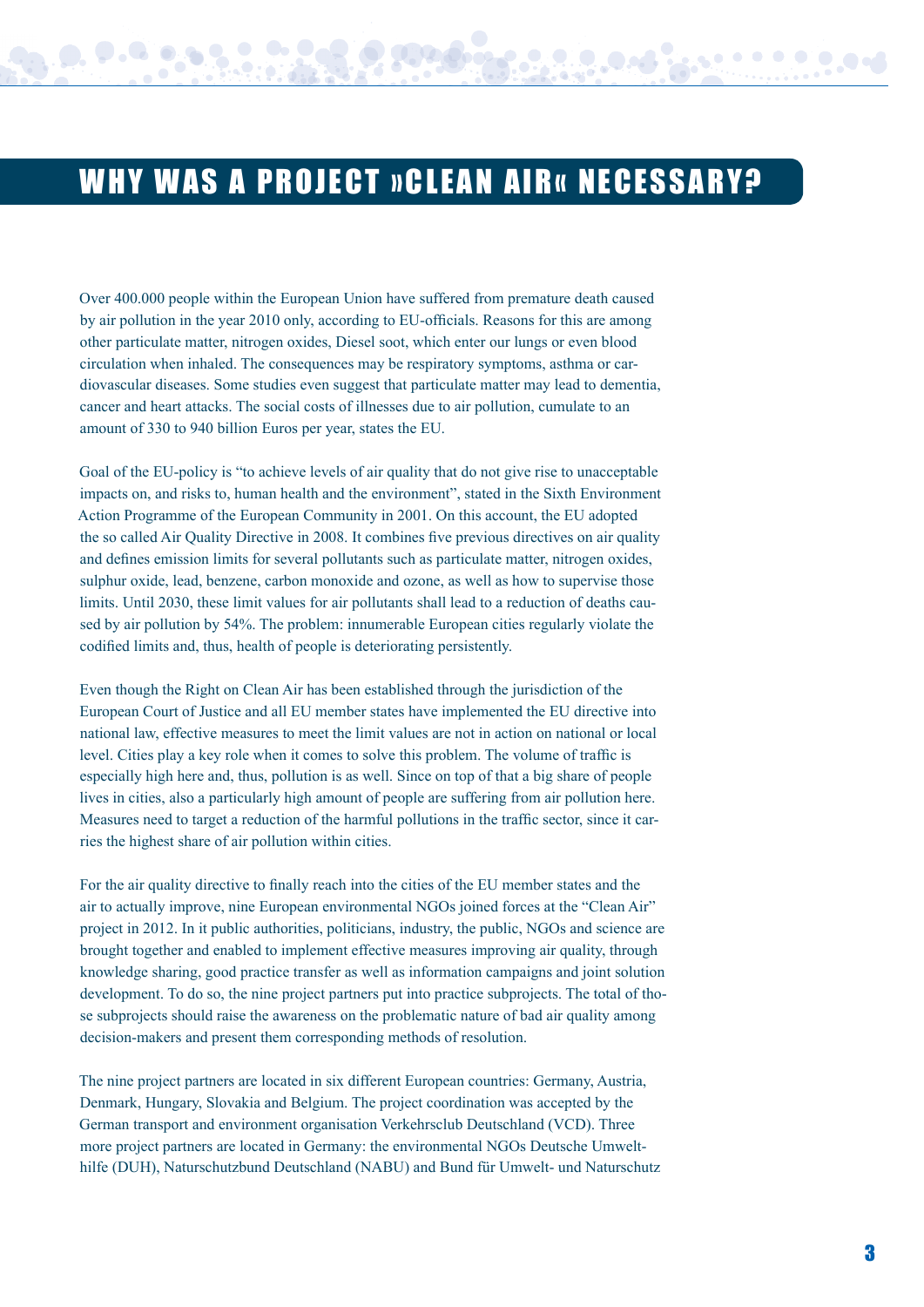

(BUND). The Austrian transport and environment organisation Verkehrsclub Österreich (VCÖ) supported the project as well as the Danish Eco-council. In addition, support came from Hungary by the Clean Air Action Group (CAAG) and from Slovakia by the Centre for Sustainable Alternatives (CEPTA). At EU level, the organization Transport & Environment (T&E) with headquarters in Brussels has supported the project.

### **ACTIVITIES IN THE PROJECT AREAS AND** their success

**The subprojects of the »Clean Air« -partners can be divided into several different project areas: capacity building, car traffic, public transport, bicycle policy, shipping and the advice and support of decision-makers. In the following it is described, which actions have been taken by which partner and which successes have been achieved.**



Litigation on Clean Air in Europe; Design: DUH

#### **Alan Andrews, lawyer with Client Earth**

»By launching and supporting legal actions in Germany and across Europe, DUH made an invaluable contribution to the development of the right to clean air in Europe.«

#### Capacity Building - Developing legal and practical skills

If limit values are violated due to a lack of regulations and measures, citizens can legally enforce the introduction of effective measures. However, citizens know rarely about this right. Therefore, DUH has organized ten workshops for NGOs during the project period. Those workshops imparted the knowledge, which options organisations and affected citizens have to sue institutions for the right to clean air. In Berlin (2x), Brussels (2x), Prague (2x), Vienna, London, Bratislava and Lisbon experts mediated to interested participants, how to act the most promising during a lawsuit. DUH has accumulated own expertise in this field in recent years: by supporting affected residents or as a sole plaintiff it has brought some complaints on air pollution on the way – and was successful with every single one. Thanks to the workshops a transfer of knowledge from DUH to other NGOs throughout Europe was originated and, thus, those NGOs are able to carry this knowledge further now.

On top of the workshop, DUH has also created a website that provides information on the legal framework of the EU clean air policy for interested association representatives, regional authorities and local authorities of all Member States and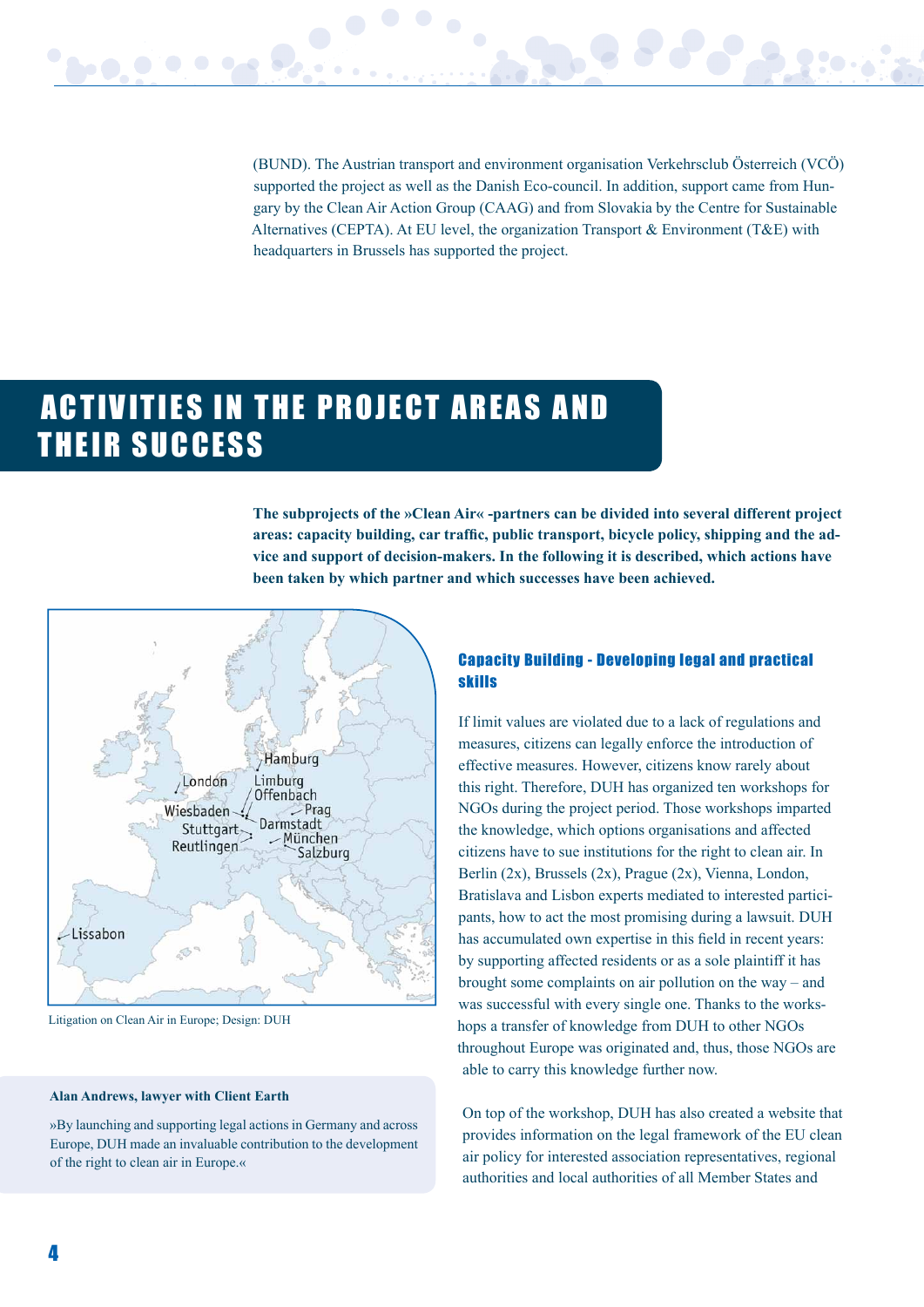interested citizens. In addition, DUH has directly supported citizens and environmental organisations in several Member States to sue for their right to clean air. With all these actions the right measures to reduce air pollution from municipal authorities was familiar, scattered and even applied directly.

#### Car traffic in the city - environmental zones, city tolls and eco-driving

Car traffic plays a major role for air pollution in cities: the pollutants coming from the exhaust, the particulate matter, caused by tire wear and whirling, soot from diesel vehicles, and so on. A first and effective measure is to keep cars, which emit a particularly large number of harmful pollutants, out of the cities. To do so, several measures are possible: an environmental zone, an ecologically staggered congestion charge or mandatory retrofitting of cars with particle filters. BUND organized workshops with various German cities to discuss these various measures, to analyze positive and negative experiences and draw up guidelines for other interested cities. Moreover, the measures of European cities have been com-

#### **Christer Johansson, Stockholm - Uppsala County Air Quality Management Association**

»I found your Best-Practice Guidelines for municipalities on your web site very informative. They present in a condensed form the requirements, methodologies and expected outcomes of different actions to improve air quality. Good also with the example cities, and the highlights of possible additional steps that could make such actions more effective. Very good overviews!«

pared, evaluated and an annual ranking of the most committed municipalities was published. With these actions, the air quality managers of cities have been reached, exchanges between institutions have been strengthened and the public was provided with information about the issue.

VCÖ as well has discussed appropriate measures in cities to reduce air pollution at two events in Vienna with stakeholders from politics, administration, science, NGOs and private companies. The emphasis was on the feasibility and the effects of a congestion charge as a means of improving air quality. DUH, on the other side, has addressed the effect of particle filters and environmental zones at expert discussions. For this purpose, representatives of car and filter manufacturers, car inspection associations, chambers of crafts, garage associations and politics met every six weeks. The meetings and discussions increased awareness on the effects of air pollution with various actors from different sectors.

However, the introduction of environmental zones alone is not enough to reduce the pollutants by motor traffic. Only with consistent control and monitoring environmental zones can unfold

their positive effect on air quality. Therefore, DUH has interviewed authorities, cities and towns in all 78 German environmental zones according to their control behaviour. This has increased the pressure on the relevant authorities to design environmental zones in a more effective way.

CEPTA has chosen a different approach to reduce emissions from cars. The project partner developed a method, how driving schools may teach eco-driving, since ecological driving reduces emissions and thereby improves air quality. The method was developed in collaboration with driving schools. Thus, the method is designed as practical as possible and



Photo: VCÖ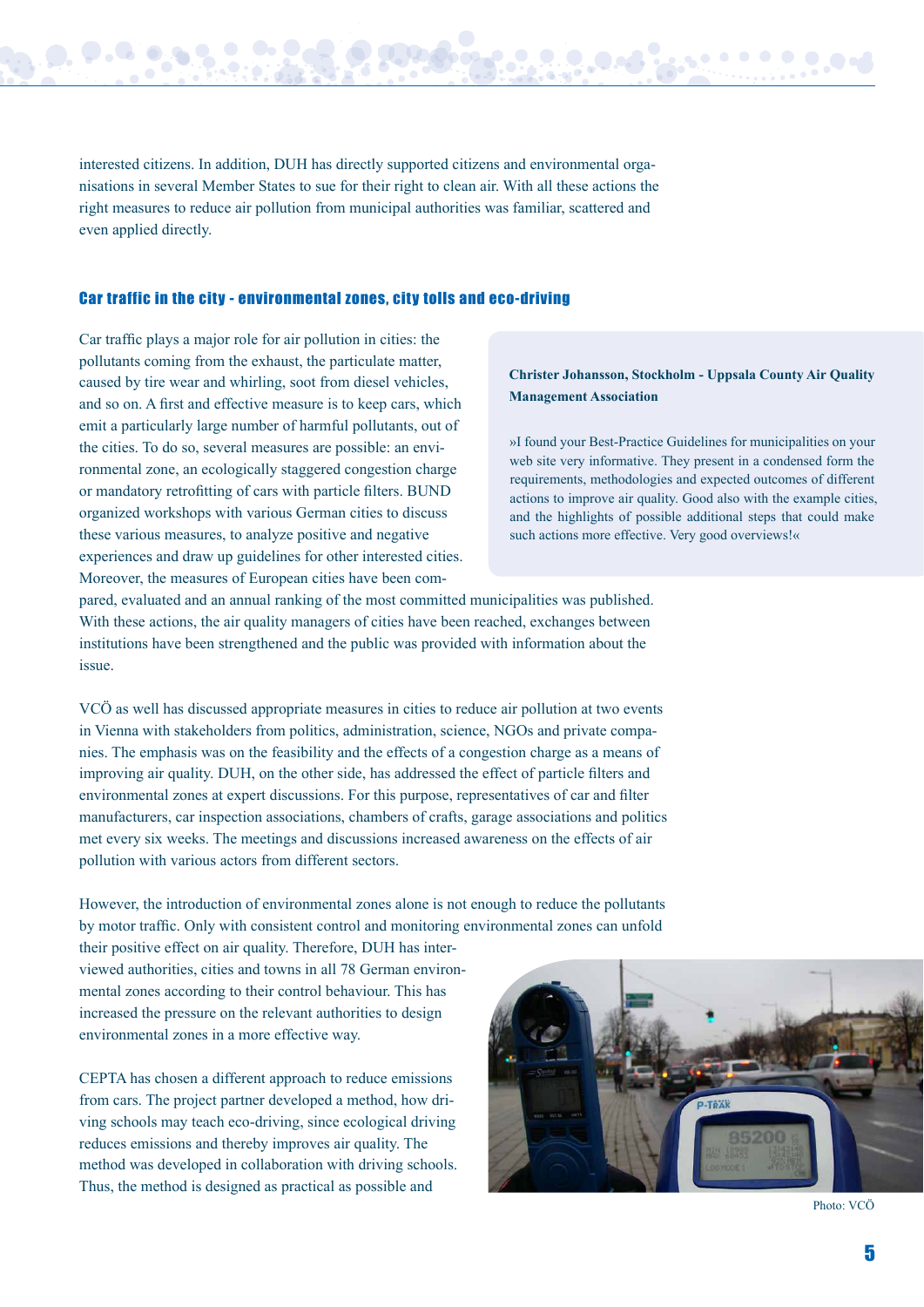



**Maria Vassilakou, Vice-mayor Vienna**

Photo: Lukas Beck

»VCÖ plays an important role within the political debate concerning clean air in Austria. Clean air is one of the crucial preconditions for healthy cities. VCÖ pushes forward improvements and political discussions via numerous fact sheets, stakeholder events and public awarness raising.«

was enacted directly. Moreover, CEPTA created a certification scheme, whereby the developed teaching method is also applicable to other countries.

In all these proposals to reduce emissions of car traffic, it must be noted: ultimately, the most effective measures to improve air quality are those measures that prevent car traffic. Hereby, public transport and bicycles play decisive roles.

#### Public Transport – Clean Busses as support for sustainable transport

The decisive advantage of public transport over cars: many people at a time can be transported in one vehicle from one place to another, while cars are used mostly by individuals or only by few people at a time. Converted to the number of people who use the vehicle, the emissions of vehicles of public transport is, thus, considerably lower than in a car. And yet, buses for public transport, usually fuelled by diesel, have a significant proportion of pollutant emissions in cities. One way to change this is the retrofitting of buses with diesel particulate filters. This measure can reduce particulate emissions by more than 95%. VCD has organized specialist events on this topic in Germany, Poland and the Czech Republic. On top of that, VCD informed and raised awareness among citizens, administration, transport companies and politicians via publications and in cooperation with local partners. With the aim to create an understanding of the interrelationships between air pollution and technical measures, roundtables with



Photo: Danny König / pixelio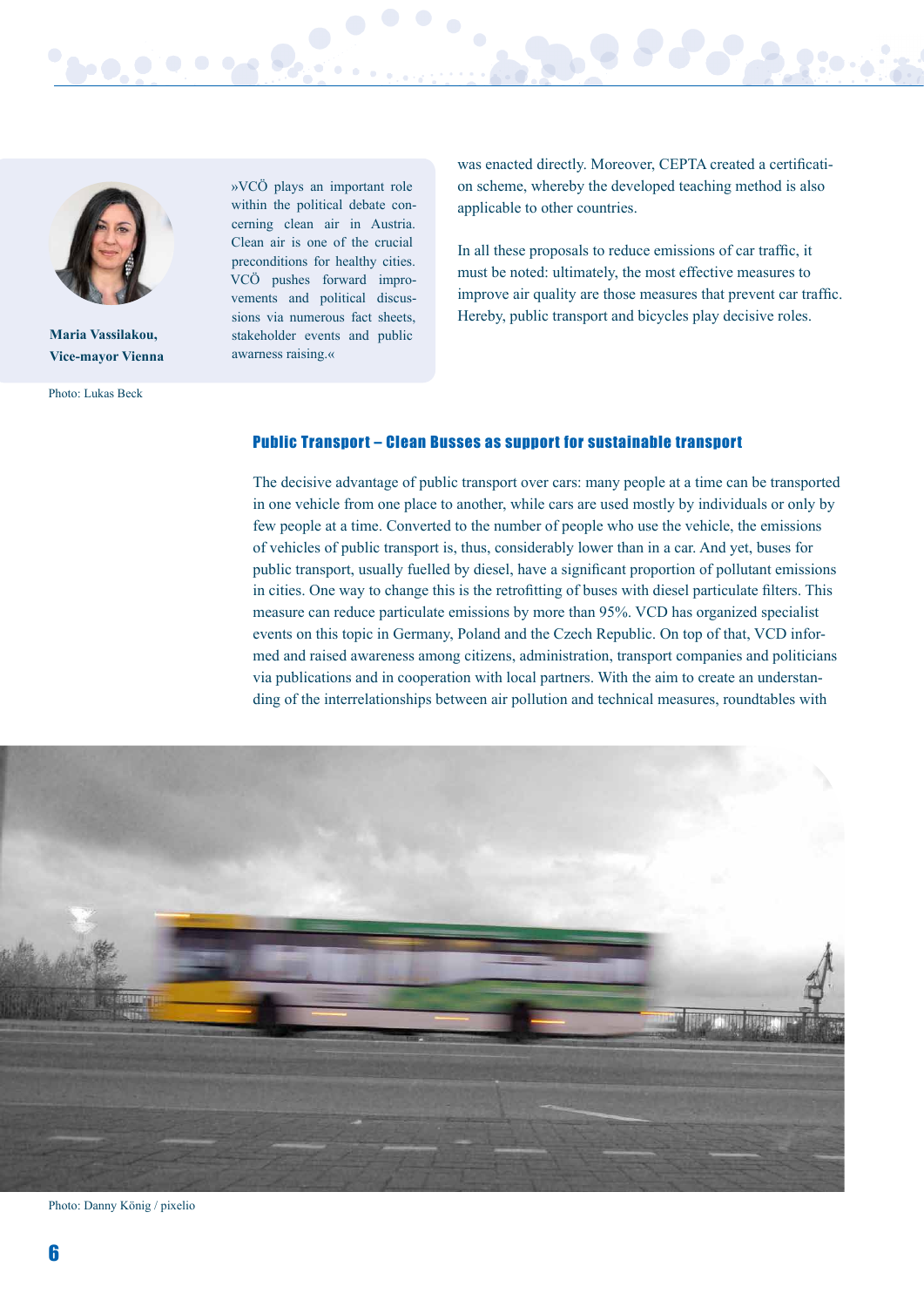representatives of ministries, local authorities, transport companies and NGOs had been organized in Berlin, Warsaw, Prague, Krakow and Dusseldorf. The participants not only discussed measures to reduce the emissions of the public bus fleet, but also developed and initiated tools to improve air quality and concrete implementation steps.

The Hungarian Clean Air Action Group (CAAG) campaigned for the retrofitting of public buses with particle filters in Budapest, since the public buses in Budapest have reached an average age of 11-18 years and, thus, have a great impact to the high air pollution levels. To achieve this goal, 8,000 postcards were collected at a petition campaign and have been handed over to the office of the Hungarian Prime Minister. On top of that, a travelling exhibition informed interested citizens on particulate matter and, in addition, a meeting with parliamentarians was organized. Thus, the issue was not only made known to the public, but also carried into Parliament. With great success: During the project period the Budapest Transport Corporation (BKV) began with the replacement of the bus fleet. About 600 cleaner buses have already been purchased and at least 150 more will follow.



Photo: CAAG

#### Bicycling – Most eco-friendly transportation with a need to catch up

In addition to promoting public transport, an active and effective cycling policy is one way to reduce individual car traffic and thus to improve air quality in cities. Designed and performed by VCD, the project European Biking Cities advanced mutual learning between European cities in cycling policy. A network of six cities with an ambitious cycling policy was created. These cities are Bolzano (Italy), Brighton & Hove (UK), Mannheim (Germany), Potsdam (Germany), Strasbourg (France) and Vitoria-Gasteiz (Spain). Thanks to the network, the cities were able to share their positive experiences and learn a lot from each other.

Moreover, VCD created a brochure with the experiences of the network, which is entitled "European Biking Cities: Good Practices from six pioneering European cities". This was presented at the international Velo-City conference in Nantes. Thanks to the brochure, other cities benefit from the good practices, which are divided into three main topics: first, the importance of the relationship between cyclists and pedestrians for an accepted cycling policy, secondly parking of bicycles as a neglected aspect of cycling infrastructure and thirdly the large potential of cargo bikes in economic dealings. In addition, thanks to a journalist trip to Vitoria-Gasteiz, which was a part of the subproject European Biking Cities, media attention was obtained and the subject was brought to the public.

A city, which already shows that it is possible as a major European city to comply with limits for nitrogen oxides and par-



**The mayor of Strasbourg, Roland Ries spoke at the Velo-city opening in Nantes and demonstrated the high relevance that promoting cycling has for France's leading cycling city. At the sidelines of the Velo-city he met with the European Biking Cities partners**

»Participating in the European Biking Cities project was a great opportunity for Strasbourg to share knowledge and build a network with other European cities with successful cycling policies. As a European capital this kind of European exchange and mutual inspiration among cities is very important for us.«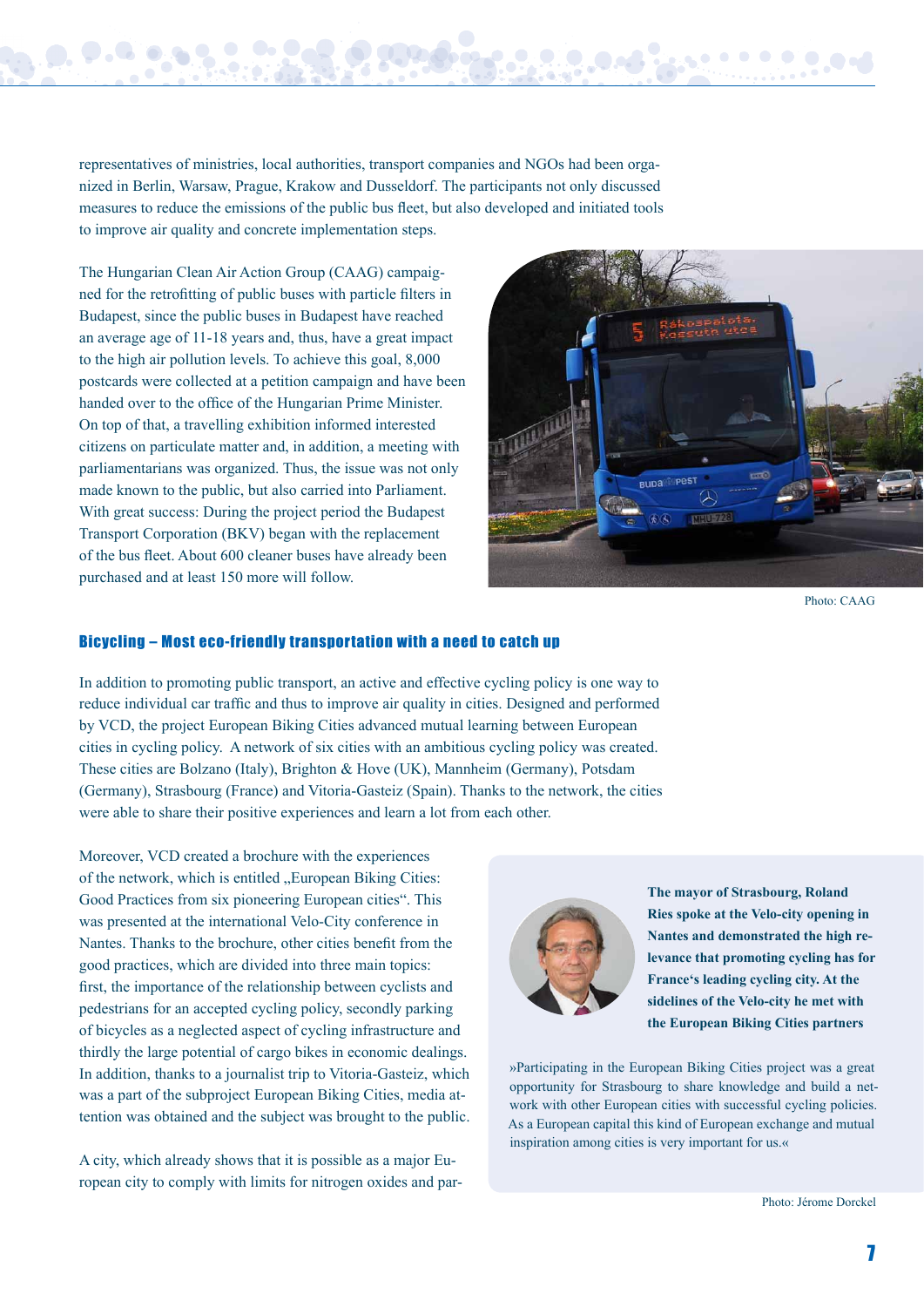



ticulate matter, is the Danish capital Copenhagen. Especially with a very well designed cycling infrastructure, the share of car traffic reduced and by that the air quality was improved. The Danish Ecocouncil believes that also other cities should be inspired by this example and should go similar ways. Thus, it designed a brochure on the model city of Copenhagen and organized two workshops on the topic in Berlin and Copenhagen. Thanks to the workshops the best practice example of Copenhagen was brought and set to relevant institutions and decision makers in other European cities.

Photo: Kare Press-Kristensen

#### Shipping – Rarely noticed air pollution

#### **Manfred Lebmaier, Head Environmental Strategy, Hamburg Port Authority (HPA)**

»When the project "Clean Air in Ports" started with its first conference in Hamburg, the participants very much welcomed the initiative of bringing different stakeholders together that are responsible to clean up the air in ports. The Hamburg Port Authority participated in the project throughout the whole time and on from the beginning. NABUs engagement to clean up the air in ports coincided with our smartPORT energy initiative and was a perfect sidekick which pushed our decision to build an onshore power supply installation in the port of Hamburg, which was finished in 2015.«

Captain, we need to talk – since shipping has a big problem! Too many ships exhaust gases that are extremely harmful to health and by many times dirtier than those of cars. In addition, port cities suffer from the exhausted gases of cranes, locomotives and other transportation vehicles in ports. Therefore, port cities are especially often affected by exceeding the limit values for pollutants. However, often port cities are exempted from regulatory measures, because of their economic importance. Therefore, also guidelines, which are binding to all European ports, are a long way off. And so, there is still much to do in this often-neglected aspect of clean air policy.

Two projects of the "Clean Air" project dealt with this issue. NABU organized six conferences in different European port

cities: Hamburg, Antwerp, London, Copenhagen, Barcelona and Gdansk. Here, the focus was on possible measures of air pollution in ports and port infrastructure. Worldwide there are many good examples of how ports work ecologically, without developing economic disadvantages: Some ports developed their own clean air plans, other test tools to improve air quality, such as the establishment of shore power connections for ships or the introduction of electric mobility in logistics and loading operations of the port with electricity from renewable sources, more alternative propulsion technologies such as liquefied natural gas (LNG), the retrofitting of diesel engines with filters or fees for particularly bad polluters. However, all these measures do not have general standards and certainly are not mandatory.

At these conferences, experts of ports and port cities firstly exchanged their experiences: Which are the problems and what are possible measures? During the conferences differentiated environmental standards for European ports had been developed. And, thus, the end of the conference series a brochure with results, best practice examples and measures for implementation was created by NABU.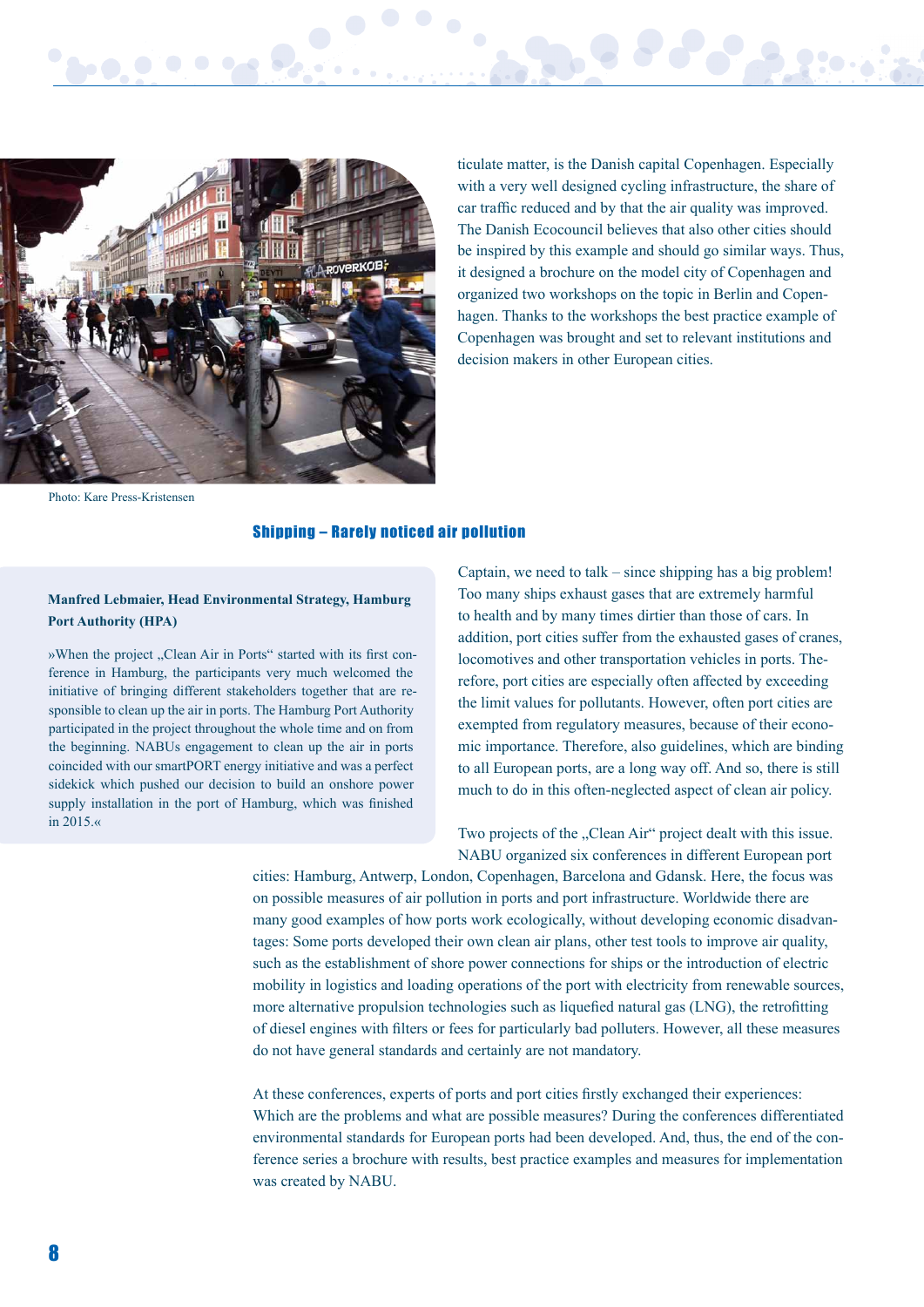BUND on the other hand was less focused on the ports and the port cities, but on inland waterways instead. Relevant authorities and representatives of the shipping industry have been brought together on a series of workshops. There, the importance of the pollutants on health was explained. Hence, the necessary understanding within industry was created and information at relevant institutions was set.



Photo: Arne Fellermann

#### Advice and assistance to decision-makers – the NEC Directive and Diesel gate

During the three-year project period, the clean air policy was developed continuously at European level. Especially on two occasions, the project partners were actively involved with political campaigns – and were successful. Firstly, the revision of the NEC Directive and secondly during the Diesel gate, which had its origin at the Volkswagen Group, but affected other automaker, too.

Thanks to the political work of the project partners it was prevented that the necessary revision of the "directive on national emission ceilings for certain atmospheric pollutants", shortly NEC Directive, fell off the agenda of the European Commission. Instead, the project partners were able to convince MEPs of the revision, for example with a Twitter campaign, which, thus, revised the directive in terms of environmental organizations and the health of people. This was an important success for the project partners, who were able to position themselves as experts in this field thanks to the "Clean Air" project and were recognized as such by politicians.

The project partners were able to benefit from this recognition in the VW diesel gate, as well. This time most of all the media recognized the project partners as experts in the affair, which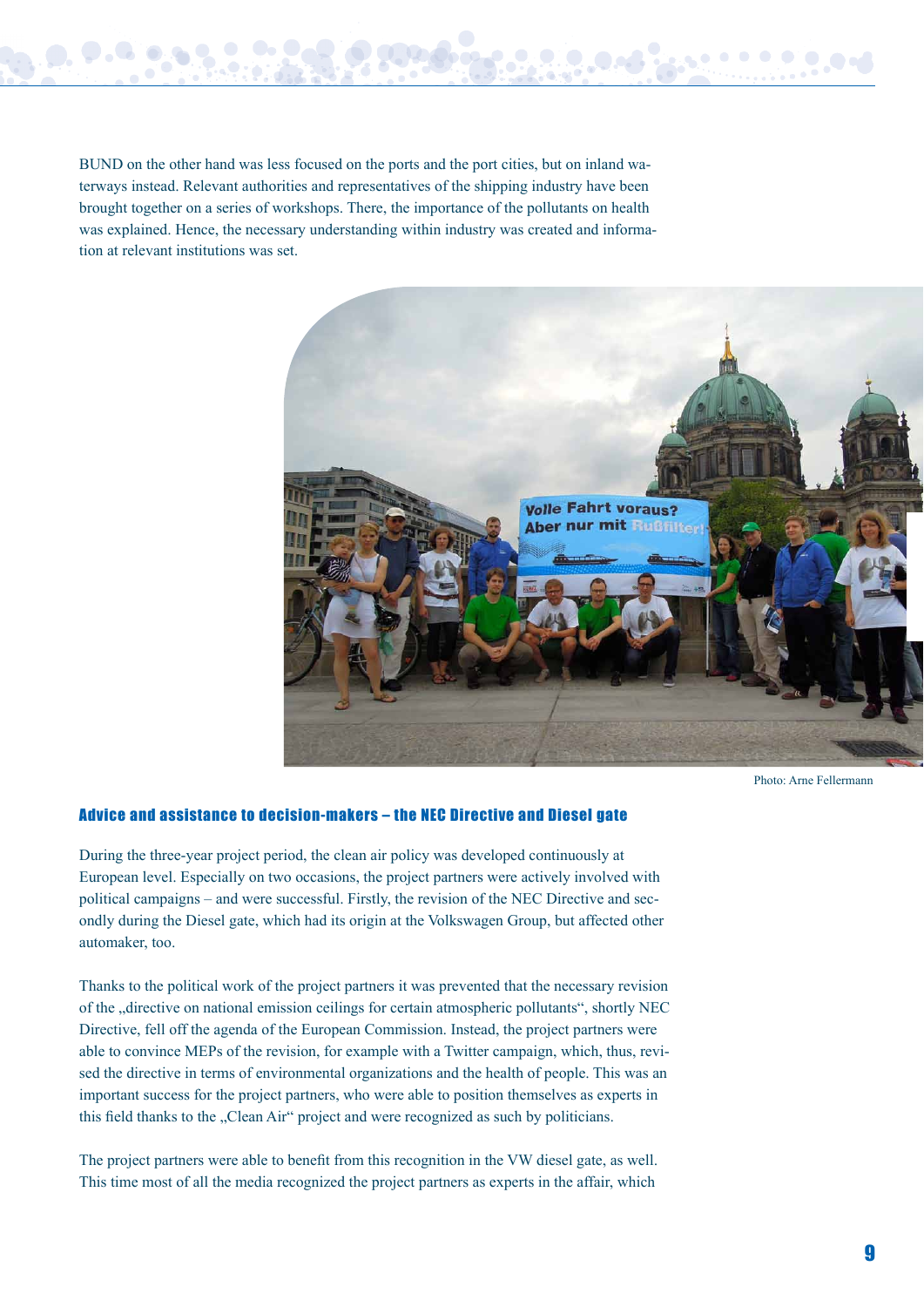

was uncovered by the US Environmental Protection Agency in September 2015. After the German carmaker was convicted to use software that keeps harmful emissions lower in the laboratory test than in real traffic, the project partners could build upon the knowledge gained during the project, and proved their expertise in this subject area. Since the media had dealt rarely with the subject of emission tests so far, experts from the project partners had been valuable contacts – both for research as well as for interviews. In television, radio and newspaper interviews, especially the German partners once again illustrated the importance of clean air and the problems caused by car traffic and presented solutions, which were developed during the project.

Transport & Environment supported the project partners with its work on EU level and was able to put pressure on the EU Commission and the European Parliament to draw the lessons from the affair. Whether this happens is, however, not yet answered.

### The project's impact s

**The great success of the project is to have raised the awareness of good clean air policy in municipalities, authorities and relevant stakeholders. This work is a long-term process, which requires a constant work. The health burden of pollutants in the air is not very much noticeable. Thus, awareness in the population and among politicians is automati**cally low. Therefore, it needs projects such as "Clean Air" and its dedicated project part**ners, which get involved for an active clean air policy at the right places as well as inform citizens and consistently put pressure on policy-makers.**

**In the revision of the NEC Directive, it became clear that this commitment had paid off. If the right actors are aware of the importance of clean air and are addressed with good arguments, then they show the needed awareness for clean air, which all too often is lacking otherwise. Therefore, it is important that the project Clean Air has been created and that expertise on the topic was created and scattered through knowledge transfer. Now it is time to continue the work until consistent policy for clean air is a social and political consensus. Because clean air matters.**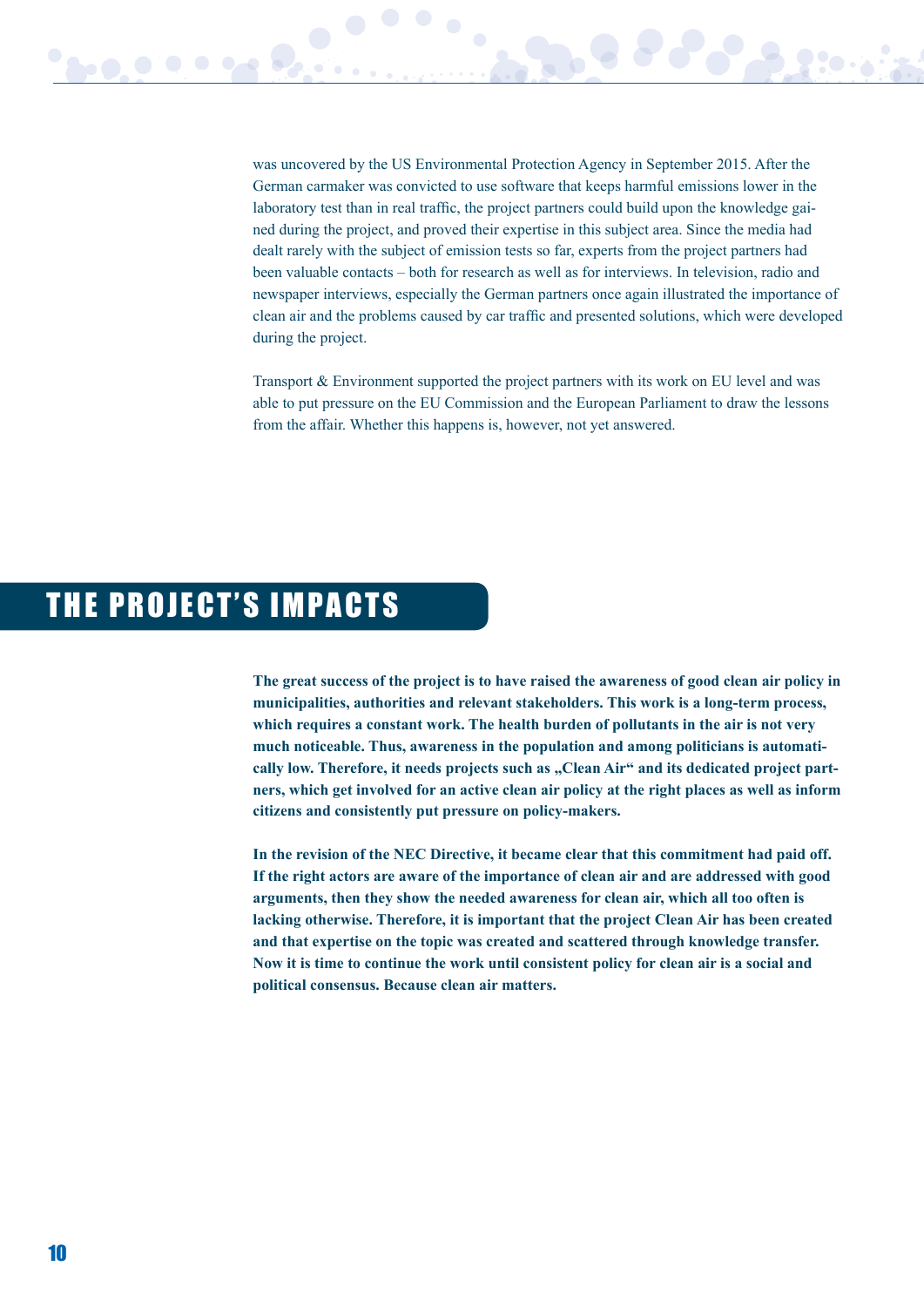

 $\odot$  .

#### Refrence person and further information

Michael Müller-Görnert Clean Air Project Leader & Controller VCD e.V. Phone: +49 30 280351-19 michael.mueller-goernert@vcd.org

For further information about clean air in European cities, please visit our website: **www.cleanair-europe.org**

© 2016, Verkehrsclub Deutschland e.V.



**<u><b>2000 - 2000 - 2000 - 2000 - 2000 - 2000 - 2000 - 2000 - 2000 - 2000 - 2000 - 2000 - 2000 - 2000 - 2000 - 2000**</u>

VCD – Association for sustainable Mobility

#### **www.vcd.org**

Text: Simon Hüther Design: Ole Kamm

Photo Cover: franckreporter / istockfoto.com